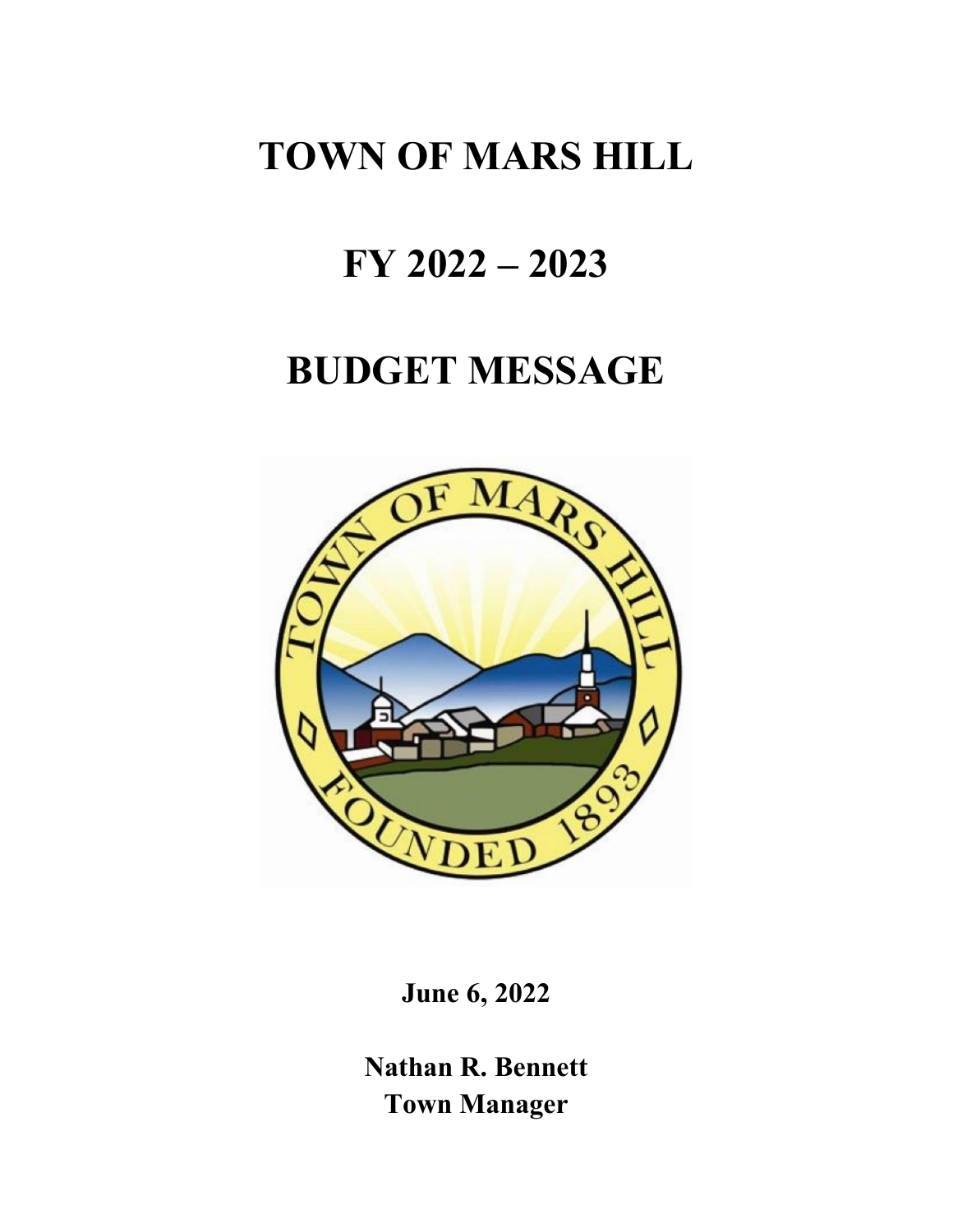## **TOWN OF MARS HILL BUDGET MESSAGE**

FISCAL YEAR 2022**-**2023

## *To the Town of Mars Hill Mayor and Board of Aldermen and Citizens of the Town of Mars Hill*:

In accordance with North Carolina General Statute 159-11, the Town of Mars Hill Fiscal Year 2022-2023 proposed budget is respectfully submitted for your review and consideration. The proposed budget sets forth a plan of operations for all Town departments, programs, and initiatives for the coming year. This proposed budget is balanced in accordance with the Local Government Budget and Fiscal Control Act with General Fund revenues and expenditures each totaling \$2,721,497. The Water and Sewer Fund is balanced with revenues and expenditures each totaling \$1,164,300.

### **INTRODUCTION**

This budget message will introduce the Town of Mars Hill Fiscal Year 2022-2023 proposed budget. The budgeting process begins in early spring with management requesting proposed appropriation use plans from departments, agencies, and other Town-supported entities. Management takes those requests and develops a balanced budget in line with expected revenue from numerous sources. This document will provide a summary of how the Town plans to utilize its fiscal resources and will highlight significant impacts to the Town's budget. I am pleased to present this budget that provides the tools and resources necessary for an effective and efficient government for the Citizens of the Town of Mars Hill.

### **REVENUES**

It is the priority of elected officials and management to operate Town government in a professional, efficient, business-like manner. This budget provides a priority spending plan that attempts to minimize the tax burden on the Town taxpayer. The Town's primary general fund sources of revenue are property, sales, and utility franchise taxes. Over the past two years, the Town has managed to provide all services and operations uninterrupted by the COVID-19 pandemic. Town revenue was impacted by the long-term closures of significant water consumers such as Mars Hill University and Mars Hill Elementary School. Those entities have returned to normal operations and likewise those revenue trends have also returned to pre-COVID levels over the current fiscal year. Surprisingly, despite economist projections to the contrary at the onset of the pandemic, sales and property tax revenue were not negatively affected as predicted, and in fact sales taxes have seen significant growth over the past two years. It does, however, remain to be seen if this is a permanent situation. Currently, the economy for the country and our local community are suffering from unprecedented inflation and sky-rocketing gas prices. Those conditions are reflected in this budget in terms of increased material and fuel costs, and we forecast this condition to last well into calendar year 2023. The bright news is the country and local area are in the midst of recovery, both in terms of the COVID-19 illness and economically despite the issue with inflation, with new confidence that the worst of the pandemic may be over. Wages are increasing in both the private and public sectors with a plentiful job market.

Regarding property taxes for Fiscal Year 2022-2023, management recommends no change to the current property tax rate at this time. The property tax rate is recommended to be maintained at the current rate of \$0.47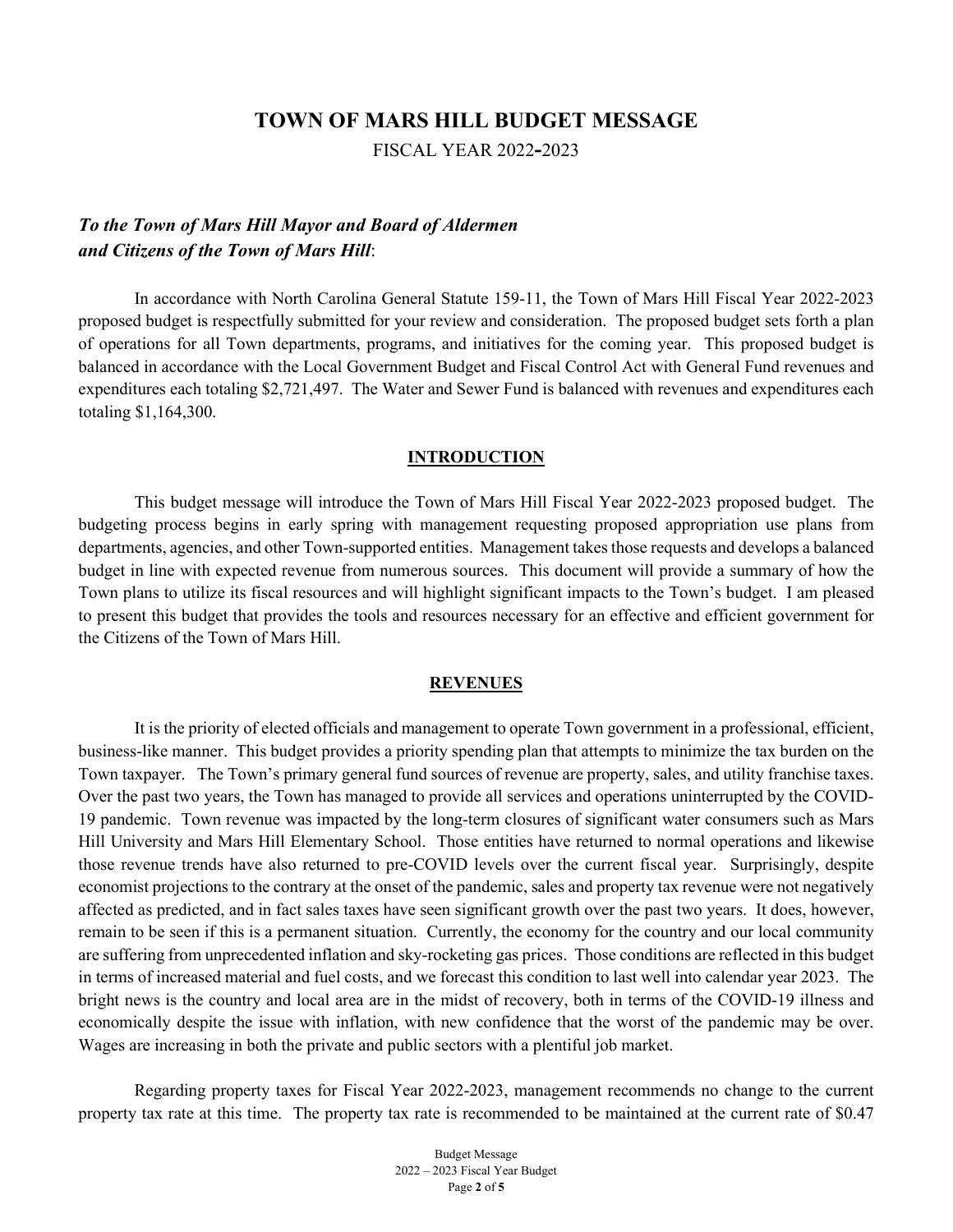(forty-seven) cents per \$100 (one-hundred dollars) of valuation. This rate is based on the expected valuation of the property tax base of \$144,904,897 as provided by the Madison County Tax Department with a 6% increase factor as the County has not yet provided the final valuation for FY 2023. With a collection rate of 95%, it is expected this rate will provide the general fund an estimated total property tax revenue of \$685,820. Ultimately, property tax combined with other general fund sources, including specific function revenue sources such as the Madison County fire tax levy for the Mars Hill Fire District and state Powell Bill funds for street maintenance, are anticipated to total \$2,721,497.

The water and sewer fund is an enterprise function which is required by the State of North Carolina to be supported only by the revenue generated from the service provided. In keeping with established Town policy, management recommends a 2.5% increase to water and sewer usage fees. This increase is necessary to keep the water and sewer fund solvent while providing safe drinking water, processing wastewater, and making necessary capital improvements to the water and sewer system. As stated previously, water user fees have returned to pre-COVID-19 level and taken together with increased residential development, the system is financially strong. Town staff will continue to analyze operations for the expected usage and will be prepared to make corrective recommendations as appropriate. The Water and Sewer Fund anticipates total revenue from customer charges, fees, and miscellaneous sources totaling \$1,164,300.

## **EXPENDITURES AND INITIATIVES**

The Town of Mars Hill is dedicated to sound fiscal management, capital planning and responsible day-today operations. Accurate budget projections and a disciplined approach to budget administration have allowed the Town to successfully maintain essential public services, enhance public safety, make strategic investments to support community and economic development while maintaining financial stability. This budget is a comprehensive document that addresses the fiscal needs of some 12 departments and affiliated agencies. The intention of this section is to highlight some of the larger appropriations for departments and key initiatives included budget. In this era of economic uncertainty due to the continued effects of the COVID-19 pandemic, management recommends limited new capital investments but concentrating financial resources on necessary public safety enhancements and completion of in-progress initiatives.

- **1.** *Fire Department*: The Mars Hill Fire Department is a Town department that also serves county residents in the surrounding Mars Hill Fire District. The Department has a small full and part-time paid staff with 30 volunteers. It is vital that the Department has the equipment and resources needed to respond to any emergency whether it be a manmade or natural disaster. There is funding in this budget for increased personnel costs, including health insurance and retirement contributions mandated by the N.C. State Health Plan and Local Government Retirement System respectively, for the current five (5) full-time employees. In addition, due to increased call volumes throughout the town and district with a high percentage of overlapping call – that is, more than one call occurring simultaneously – this proposed budget includes funding for employment of an additional three (3) full-time firefighters/EMTs and the associated personnel costs for onboarding. There is also funding recommended for capital equipment as needs may warrant. The complete fire department budget is recommended for an appropriation of \$747,563 utilizing the revenue from the fire tax district and additional town funds.
- **2.** *Police Department*: The Town is committed to providing our citizens and visitors with a professional police force to ensure the safety and security of our community. Mars Hill is fortunate to have a very low crime rate, but this positive statistic is due in large part to the great community policing activities provided by our police officers. An additional full-time officer position was added in the FY 20-21 budget and that position was filled and has been beneficial in providing enhanced coverage throughout the Town. Continued costs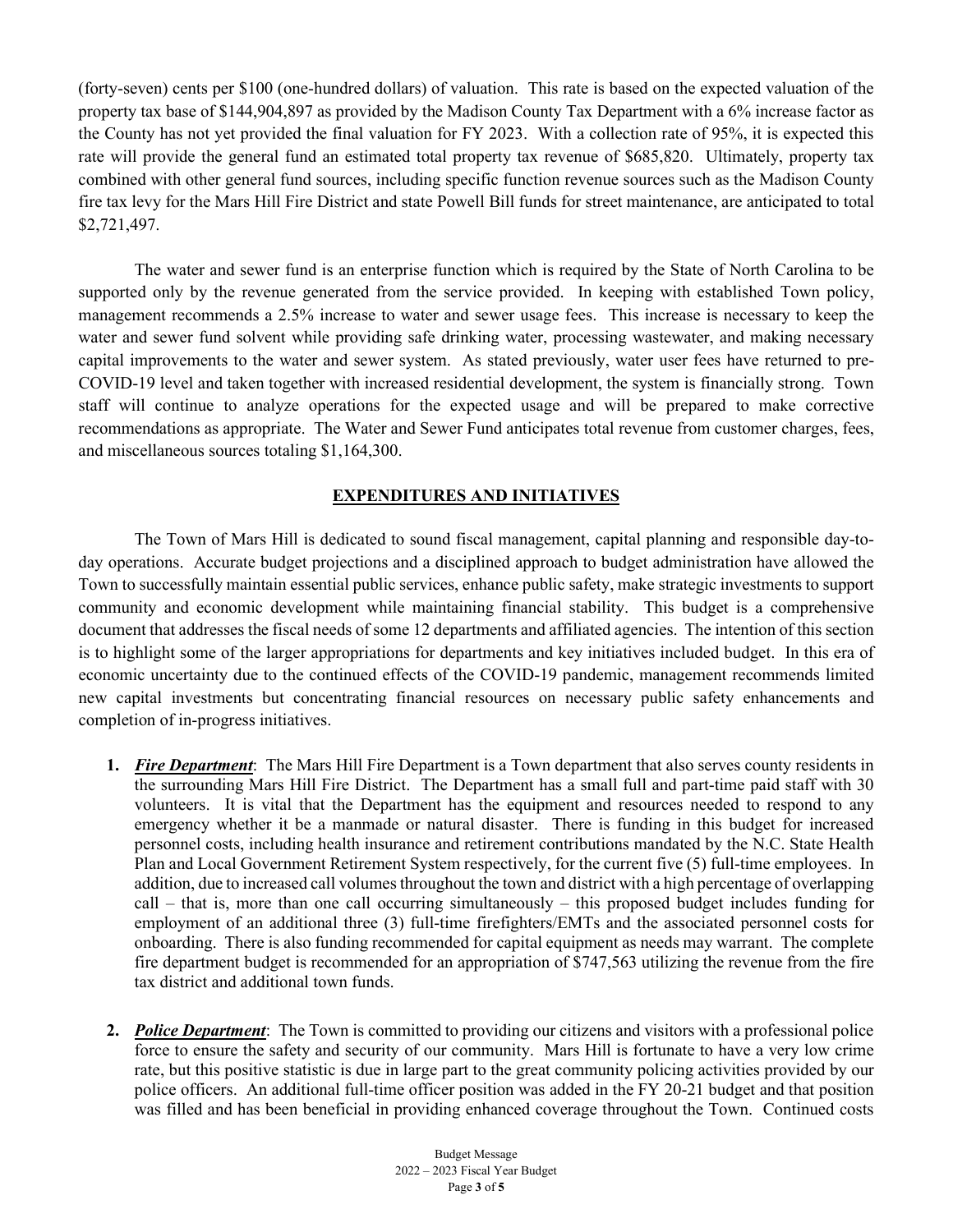associated with implementation of the new position, accompanied by increased personnel costs for health insurance, retirement contributions, and supplemental retirement expenses, result in modest increase to the proposed budget for the department. As part of the ongoing restructuring of police department personnel, funding is included to convert police command staff to salaried positions from the current hourly rate. Funding to convert command staff to salaried positions from the current hourly rate arrangement. This transition will accomplish several goals including: allowing an officer to serve in a detective role, allow scheduling of a "mid-shift" providing two patrol officers during the high call volume period, and, ultimately, reduced overtime costs. Additional funds are included for the acquisition of a replacement patrol vehicle using funds originally budgeted in the current year but unspent, with additional appropriations in this proposed budget. There are other funds provided other needed equipment and training. The complete police department budget is recommended for an appropriation of \$620,200.

- **3.** *Water and Sewer System*: The Town recently received approximately \$350,000 in federal Appalachian Regional Commission funds and an additional \$350,000 matching grant from the Dogwood Health Trust to install a 1,200 LF of new sewer line and 2,200 LF of new water line from the new sewer pump station at I-26 Exit 11 southward along Calvin Edney to assist in future economic development. In addition, the Town will receive American Recue Plan Act funds, of which approximately \$350,000 will be used to replace an aging sewer pump station, and an rehabilitate an associated second pump, serving the Woodhaven/South Main Street service area. This project is currently in the design phase and is expected to proceed to bid in August 2022 and to construction to begin as soon as possible thereafter. Another project includes the maintenance and rehabilitation of water tanks at the Town's water treatment plant. This project is approximately \$40,000 and will be completed in late 2022. This proposed budget recognizes a return of normal water consumption by large uses as well as continued residential development projects. The proposed budget makes allocations for necessary improvements and replacement of certain water lines and meters to improve efficienciessystem-wide as appropriate within the funds available as well as the purchase of mowing equipment to maintain the water treatment plant grounds.
- **4. Bailey Mountain Preserve and Park.** In the Fall of 2021, the Town received a N.C. Parks and Recreation Trust Fund grant award for \$268,536. This grant, together with additional local funds and other grant funds, will be used to provide a number of recreational amenities at the park located on Forest Street, which serves as the public gateway entrance to the iconic Bailey Mountain and a host of hiking trails both on Town property and the adjoining Bailey Preserve owned by the Richard L. Hoffman Foundation. The first phone of construction will provide restroom facilities, parking enhancements, accessible walking trails, mountainous hiking trials, picnic shelters, a nature/discovery center, amphitheater, and improvements to the barns located on the property for use as meeting and event spaces. This project is nearing completion of the park master planning stage, with construction documents and bidding to proceed in early August 2022. This budget includes funds to begin the project and move forward with planning, permitting, and construction phase.
- **5.** *Employee Compensation*: Town employees work hard to provide a safe, secure, healthy, and prosperous community. To keep good employees in all sectors of Town employment, particularly in the current highly competitive job market, compensation commensurate with the knowledge and skills in consideration of the current labor market and economic circumstances is a necessary. This budget recommends an across-theboard pay increase of \$2.00 per hour for all permanent full-time and part-time employees. This payrate increase brings all staff at or above \$17.00 per hour and represents an average overall pay increase of 9.25%. In addition to compensation, the N.C. Local Government Retirement System has increased the employer (Town) contribution rate an additional 0.75% (to 12.1%) for all general employees and 1.0% (to 13.1%) for law enforcement officers who are members of the system requiring a significant additional contribution from